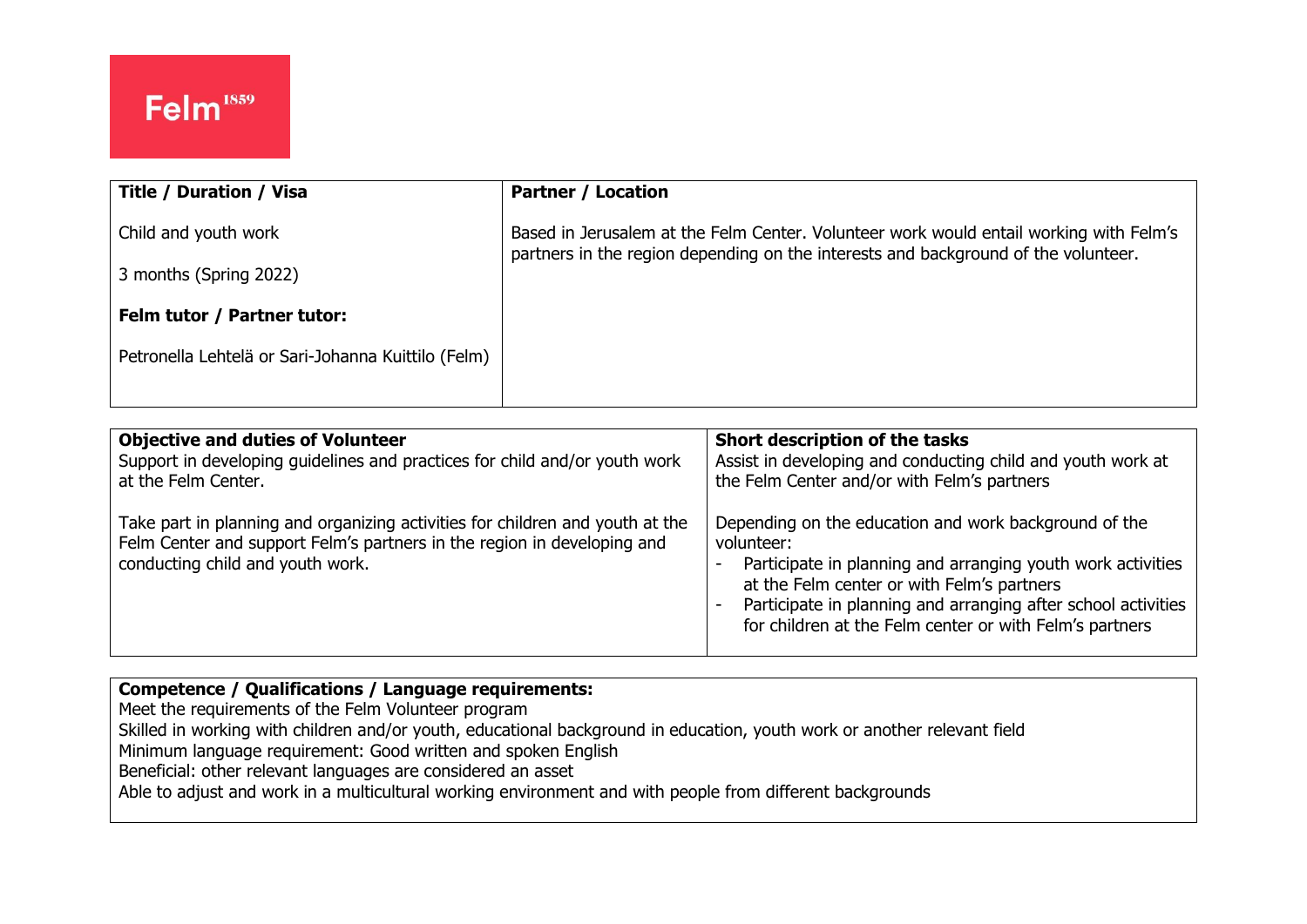

**Benefits and commitments:** (please do not change or remove the text)

## **Felm country office**

- **•** Providing the tasks, materials and instructions for the Volunteer before volunteer period
- Felm will cover in-country expenses related to the volunteer task, such as work-related travel, sim-card and computer if necessary at work, etc.
- Advising the applicant with visa-procedures and providing Volunteer with visa invitation letter, and cover the costs if Volunteer needs extension of visa
- Providing a personal tutor and a draft program for the Volunteer period (incl. tutor discussions, starters session, mid-term discussion and evaluation session)
- Accommodation (furnished apartment or bedroom with shared kitchen and toilet)
- Introducing the Volunteer to Felm's partners work in the project areas

## **Felm Helsinki office**

■ Recruiting a suitable Felm Volunteer

ļ,

- Providing the tasks, materials and instructions for the Volunteer
- Orientation session
- **•** Feedback session
- **■** Travel insurance
- Criminal records extract for volunteering if tasks include working with children
- **•** Small reimbursement of expenses

## **Felm Volunteer**

- Following the FELM Volunteer agreement and its guidelines
- **•** Following the Code of Conduct and Safety Instructions of LWF and tutor's instructions in destination
- **•** Purchasing his/her own travel tickets from Finland to the country of placement and visa
- Obtaining a health certificate before departure
- Taking care of all personal expenses and arrangements other than mentioned above (Volunteers are responsible for their own international airfare, first visa, baggage insurance, not work related travel, food, laundry and other personal expenses)
- Commitment to provide feedback
- Commitment to take part in parish visits after returning to Finland (organizing by Felm)